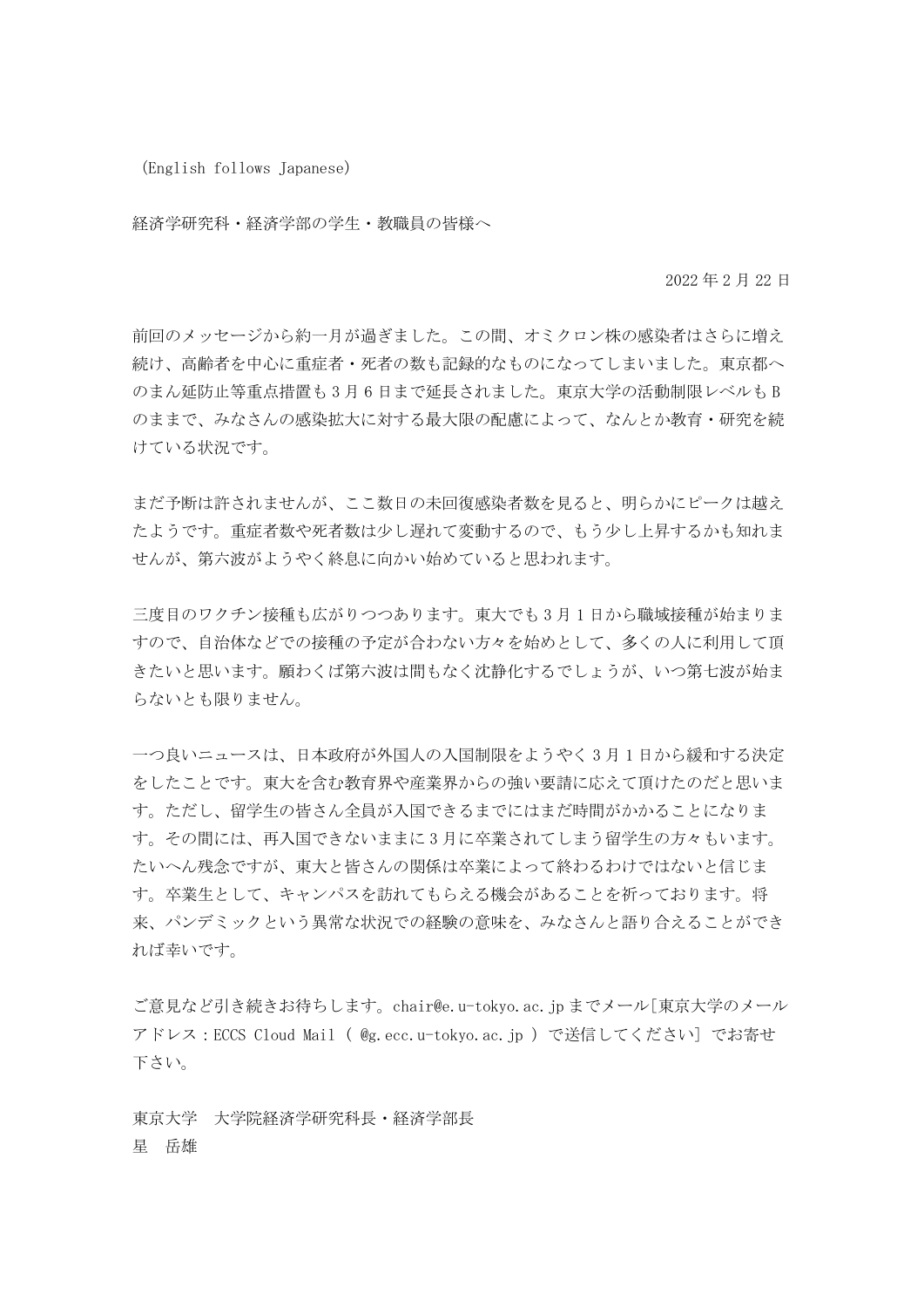To all students and faculty members of the Graduate School of Economics and Faculty of Economics

February 22, 2022

About a month has passed since the last message. During this period, the number of people infected with the Omicron strain continued to increase, and the number of seriously ill and death recorded the historical high. The Priority Measures for Prevention of Spread for Tokyo have been extended until March 6. The activity restriction level of the University of Tokyo remains B. Thanks to your utmost efforts to prevent the spread of infection, we have been able to continue research and learning.

Looking at the number of infected and unrecovered over the last several days, the peak seems to have passed. The number of severely ill and death will probably continue to rise a little longer, but it seems that the sixth wave is finally coming to an end.

The third vaccination is also spreading now. The University of Tokyo will start on-site vaccination from March 1. I would like many of you, especially those who do not find the vaccination schedule of the local government convenient, to take this opportunity to get vaccinated. Hopefully the 6th wave will soon subside, but the 7th wave can be around the corner, so we should better prepare.

One good news is that the Japanese government has finally decided to relax the entry restrictions for foreigners from March 1st. Relaxation of the entry restrictions was something that has been advocated strongly by both industry and universities, including the University of Tokyo, and I am glad to see that our efforts finally paid off. However, it will still take some time before all eligible international students who have been waiting for long time can finally come to Japan. It is a pity that some will graduate in March without being able to re-enter Japan. But, your relationship with the University of Tokyo does not end with graduation. I hope you will have the opportunities to (re)visit the campus as alumni in the near future. I look forward to discussing with you the meaning of our experiences during the extraordinary time of the pandemic.